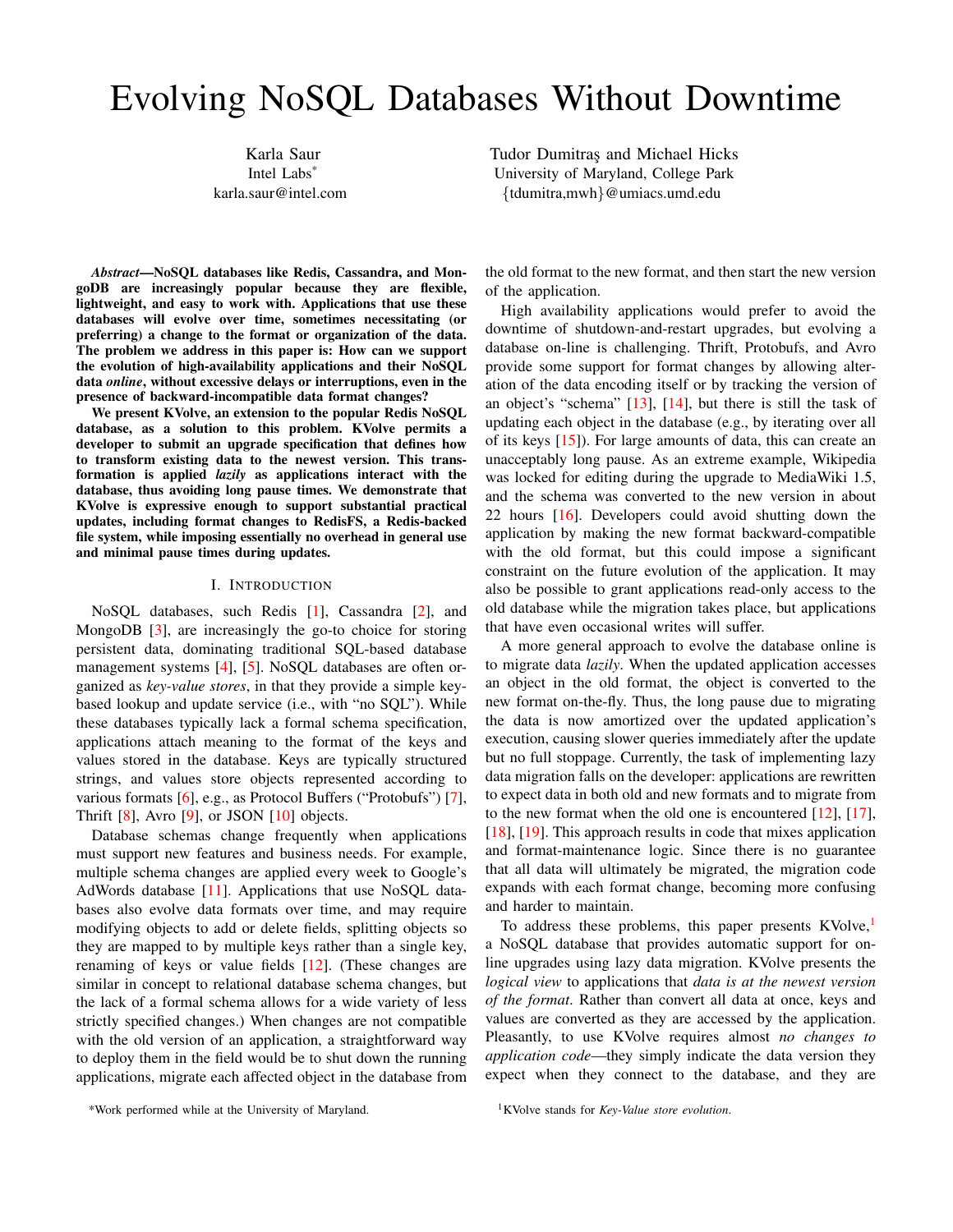permitted to proceed if their expected version and the logical version match. When a data upgrade is installed, applications with an incompatible version must update themselves. They can do this with *dynamic software updating* (DSU) [\[20\]](#page-10-19),  $[21]$ ,  $[22]$ ,  $[23]$ , or by concurrent application switching (as in parallel AppEngine [\[24\]](#page-10-23)) to avoid lost application state and/or shorten pause times, or by simple stop-and-restart (to the new application version). This is straightforward, in our experience, and need not be disruptive to end users. For example, customer-facing clients in web browsers can maintain session-permanence even as the backend servers, i.e., those connected to a KVolve DB, are upgraded. Such update patterns are common with load-balancing stateless servers [\[25\]](#page-10-24).

KVolve triggers conversions automatically as data is accessed. To track its progress, KVolve attaches a version identifier to the value of each entry, converting only those keys/values that are out of date. Conversions are written by the developer. KVolve ensures updates are installed atomically in a way that supports fault tolerance. KVolve also automatically ensures that conversions take place atomically with the triggering database action; as such, KVolve avoids races that could clobber concurrent accesses. KVolve requires a conversion function to only access the corresponding old value/key, not *several* old key/values; to allow otherwise could violate logical consistency depending on the order that conversions are triggered. To support laziness, transformations to keys must be reversible and unambiguous. Examination of opensource software histories, and our own experience, suggests that realistic conversions typically satisfy these restrictions.

We describe a proof-of-concept implementation of KVolve as an extension to the popular Redis key-value store. We evaluate this implementation extensively, using both microbenchmarks (the standard Redis performance benchmark) and macro-benchmarks (two feature-rich applications, redisfs and Amico). Our experiments suggest that KVolve imposes essentially no overhead during normal operation and that complex applications can be upgraded with zero downtime. In particular, when upgrading redisfs we used KVolve to upgrade the filesystem data, and Kitsune [\[20\]](#page-10-19), a whole-program updating framework for C, to dynamically update the redisfs driver. As a result, we could seamlessly maintain the file system mount point during the upgrade, resulting in zero downtime.

In summary, we make three contributions:

- We identify the challenges for evolving NoSQL databases without downtime (Section  $\Pi$ ) and, to our knowledge, we propose the first general-purpose, automatic solution to this problem (Section [III\)](#page-2-0).
- We describe a proof-of-concept implementation as an extension of the Redis key-value store (Section [IV\)](#page-4-0).
- We evaluate this implementation extensively, and we show how to combine KVolve with a dynamic program updating tool for zero-downtime upgrades (Section  $V$ ).

## II. THE PROBLEM WITH ON-LINE UPGRADES

<span id="page-1-0"></span>This section details the problem of updating a NoSQL database on-line, and the drawbacks of prior solutions. Our approach, KVolve, is detailed in the next two sections.

## *A. NoSQL DBs and KV stores*

NoSQL databases distinguish themselves from traditional *relational database management systems* (RDBMSs), by supporting a simple, lightweight interface. Our focus is on a NoSQL variant referred to as a *key-value (KV) store* which, as the name implies, focuses on mapping keys to values. There are two core operations: GET  $k$ , which returns the value  $v$  to which  $k$  maps in the database (or "none" if none is present); and SET  $k$  v, which adds (or overwrites) the mapping  $k \rightarrow v$  in the database. Example KV stores include Redis (the most popular [\[1\]](#page-10-0), and the target of our proof-of-concept implementation), Project Voldemort [\[26\]](#page-10-25), Berkeley DB [\[27\]](#page-10-26), and many others [\[28\]](#page-10-27).

While a KV store may place no formatting requirements on values (i.e., treating them as bytearrays), applications typically store values adhering to formats such as JSON [\[10\]](#page-10-9), Avro [\[9\]](#page-10-8), or Protobufs [\[7\]](#page-10-6). Some KV stores do expect a specific value format; e.g., Cassandra defines typed "rows" in "tables," and MongoDB employs "documents." Likewise, key formats may be unstructured (i.e., just strings) or have some structure added by the system (e.g., a notion of *prefix*, or *namespace*).

## <span id="page-1-2"></span>*B. Example application and update*

As an example (adapted from Sadalage and Fowler [\[12\]](#page-10-11)), consider an on-line store which keeps track of purchase orders. The application stores these orders in a KV store, using keys of the form order: $n$ , where  $n$  is a unique invoice number, and values formatted as JSON records describing the purchasing customer and what was ordered. In this key, order is a prefix to assist in key grouping, e.g., as part of the encoding of a table. An example JSON record is shown in Figure  $1(a)$  $1(a)$ .<sup>[2](#page-1-1)</sup>

Suppose we wish to upgrade the application to support differentiated pricing, which necessitates changing the data format in the KV store. Keys remain the same, but values change: we rename the field price to fullprice, and insert a new field named discountedPrice that is a possible reduction of the original price. The updated orderItems array (the last element of the JSON object) is shown in Figure  $1(b)$  $1(b)$ .

#### *C. Past approaches to on-line data upgrades*

Eager, stop-the-world data upgrades: One approach for implementing the data upgrade described above is to simply halt all client applications and use a script to convert all the data in the KV store that is out of date. Once all the data is updated, the clients can be restarted. For our example, the conversion script would get each purchase order value, modify

<span id="page-1-1"></span><sup>&</sup>lt;sup>2</sup>JSON defines four primitive types: numbers, strings, booleans, and null. It also defines two container types: arrays, which are an ordered list of values of the same JSON type; and objects, which are an unordered collection of values of any JSON type, with field labels. We use JSON as an example only; other formats are also supported by KVolve.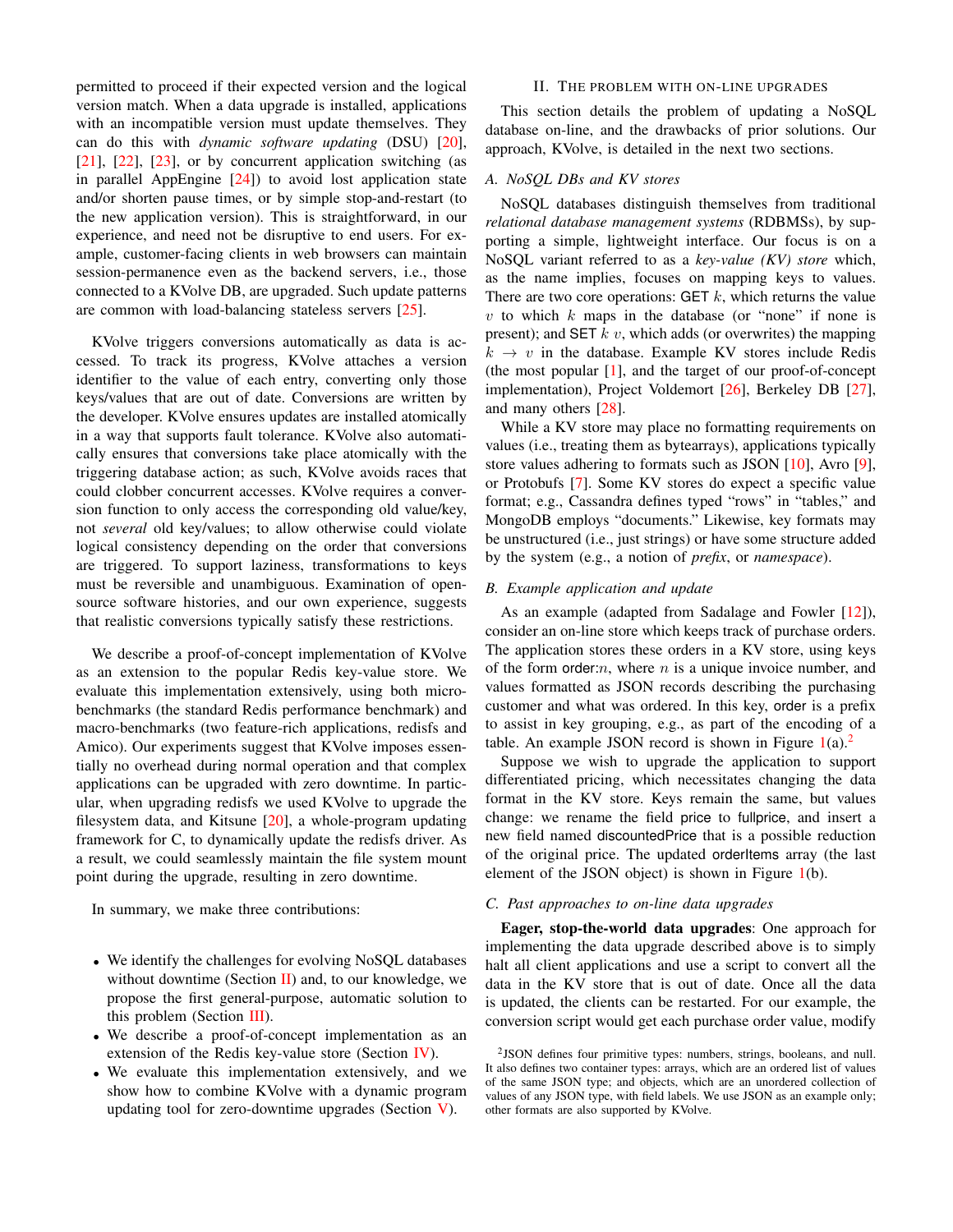```
{ " id" : "4BD8AE97C47016442AF4A580",
  "customerid": 99999,
  "name": "Foo Sushi Inc",
  "since": "12/12/2012",
  "order": {
    "orderid" : "UXWE−122012",
    "orderdate": "12/12/2001",
    "orderItems": [
      { "product": "Cookies",
         'price": 19.99 }
                                  "orderItems": [
                                     { "product": "Cookies",
                                       fullPrice ": 19.99,
                                      "discountedPrice": 16.99 }
                                 ]
} }
 (a) original format (b) updated format
```
Fig. 1: JSON object, and update

it, and store back the updated result. In particular, for each existing purchase order value, the script would replace the existing elements of the orderItems array with new elements whose price field is renamed fullPrice, and which contain with a new discountedPrice field initialized to the old price value.

While simple, the downside of this deployment strategy is the disruption in service while the database is being upgraded. Our experiments show that for even modest-sized databases (hundreds of thousands of keys), this disruption can be on the order of several minutes. On a larger scale, Twitter has deployed 6,000 instances of Redis at each of many data centers, with instances using 40TB heaps [\[29\]](#page-10-28). Any update to that data of that size will be very time consuming.

Manual, lazy data upgrades: Rather than pause service while the database is being *eagerly* upgraded, Sadalage and Fowler suggest that the programmer can modify the new version's code to handle old and new formats, and migrate old data *lazily*, when it is encountered. For this example, the application could try to access the fullPrice field of a purchase order's orderItems array. If that field is not present, the application can update the value as described above, and then try again.

This approach works but adds a greater burden on the programmer, who must add the version checking code, and code to upgrade out-of-date values. Such upgrades imply that what once was a *GET may now involve an additional SET* to the updated format. As we explain in the next subsection, this added operation could result in data-corrupting race conditions. Worse, version checking/updating code will grow over time, as mentioned in Section [I,](#page-0-1) and will become more complex as applications expand to deal with a variety of data values. The end result is a significant maintenance headache.

## III. KVOLVE

<span id="page-2-0"></span>KVolve aims to solve the on-line upgrade problem in a way that enjoys the best features of lazy and eager data upgrades. In particular, KVolve migrates data lazily, as it is accessed by applications, thus eliminating any long, disruptive pause. But KVolve presents a *logically consistent view* to applications, providing the *appearance* that all the data is instantly upgraded to the new version. As a result, programmers do not need to

<span id="page-2-2"></span>

Fig. 2: KVolve architecture.

add any version-management code to their applications; they simply write the application assuming the most recent data version. Because the lazy migration is handled by KVolve, it can ensure there are no errors due to concurrent interactions.

## *A. KVolve design*

Our approach is characterized by three techniques.

Versioned data: We associate logical version identifiers with the database content. Rather than having a global data version, we track separate versions for data associated with different key prefixes. E.g., data mapped from keys  $p_1:x$  (for all  $x$ ) has a separate version ID space than data mapped from keys  $p_2:x$  (for all x). A version tag is stored with each data item indicating its actual version, which might be earlier than its logical one (i.e., if the data item has not been migrated yet). Version tags are invisible to applications accessing the database. When the application connects to the database, it indicates the version IDs of the key prefixes it will use, and KVolve compares them to the logical versions of those prefixes. If the two IDs match, KVolve accepts the connection.

Update specifications and state transformer functions: When the database is to be upgraded, the operator installs a specification describing the mechanics. In particular, the specification defines the new logical prefix versions, and provides *state transformer* functions to be used to upgrade particular values. Each transformer function  $f$  is associated with a key prefix p. If a key of the form  $p:x$  (for some x) maps to a value v, then p:x will be updated to map to  $f(v)$ . KVolve can handle key format changes, too, as discussed below.

On-demand (lazy) transformation: Once the update specification is installed, applications connected to the database that are out of date must be disconnected. They will reconnect at the new code version (mirroring the situation with eager upgrades). Doing this is not onerous for most applications as discussed in Section [IV-B.](#page-4-1)

Once a new application version starts running, it will submit GETs and SETs to KVolve for handling. If a GET accesses a value that is out of date, KVolve first updates the stale item using the appropriate transformer function. If a data item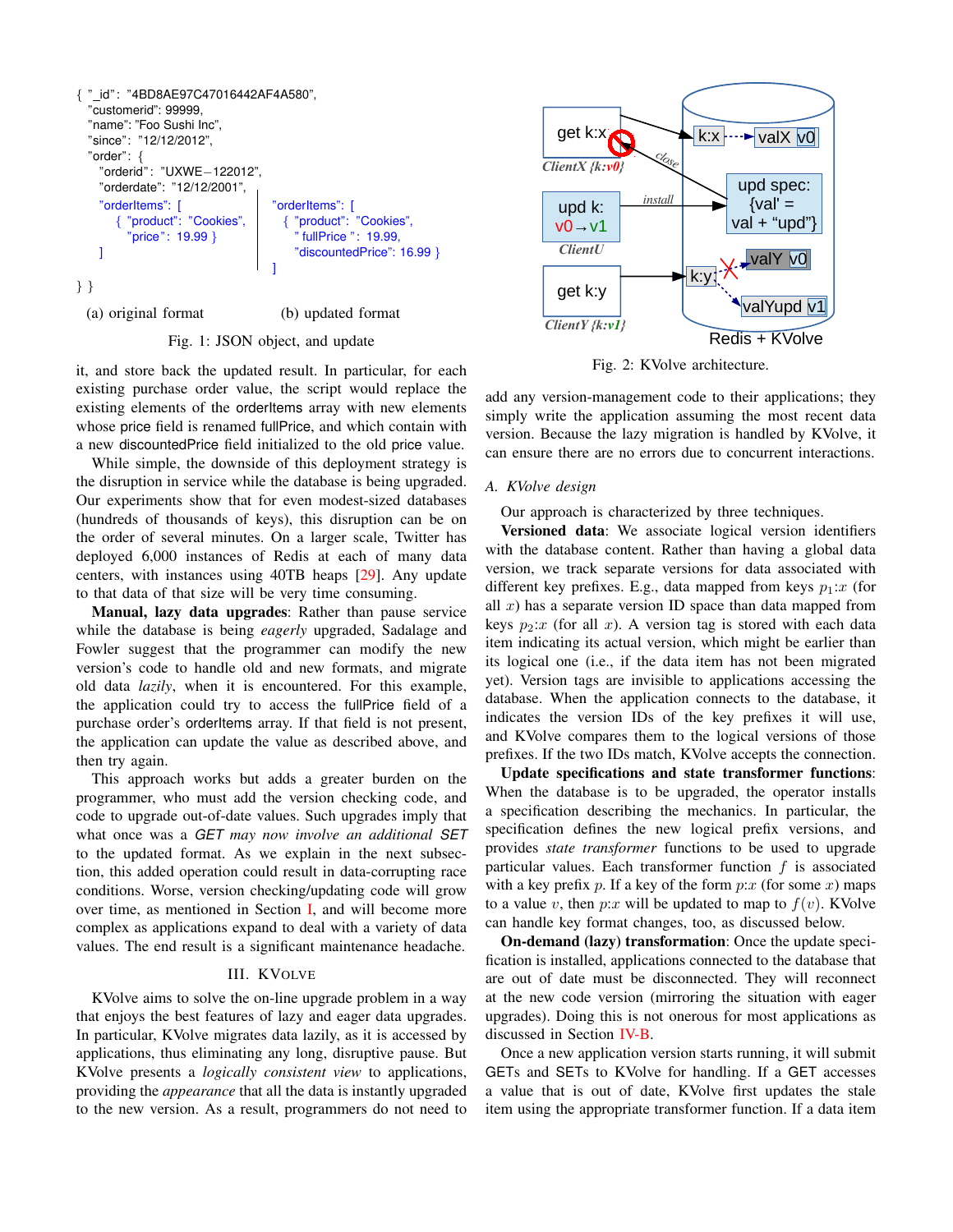is several versions out-of-date, transformer functions will be composed and applied automatically.

We illustrate these three techniques in Figure [2.](#page-2-2) Here, *ClientX* initially connects at version  $v0$ , and is able to access the value mapped to from  $k:x$  safely, since it is also at *v0*. Then, *ClientU* updates the database to version *v1*, and includes a state transformer function for prefix  $k$ . This function concatenates the string "upd" to an existing key's value. This update causes *ClientX* to be disconnected because its version *v0* is now inconsistent with the database's logical version *v1*. Finally, *ClientY* connects to the database at version *v1*. It performs a GET on key  $k:y$ . This key maps to a stale value, having version *v0*. Therefore, KVolve remaps the key to a the value produced by running the transformer function on the old value. Then it returns the updated value to *ClientY*.

## <span id="page-3-0"></span>*B. Ensuring logical consistency*

KVolve's goal is to provide a logically consistent view to applications. That is, any sequence of commands issued by up-to-date clients should produce the same results whether interacting with a fully (i.e., eagerly) updated database or with one whose data is being migrated lazily, as it is accessed. This goal imposes three requirements on KVolve's implementation. First, state transformations must occur atomically with the operation that induced them. Second, transformer functions may only reference the old version of the to-be-updated key/value, and key changes are restricted. Third, the update specification must persist once it is installed, so that logical consistency is maintained following recovery from a fault.

Atomicity: Upgrading data atomically ensures that clients accessing the data concurrently with the lazy transformations will not cause anomalies that cannot occur with eager upgrades or during normal operation. To see how an anomaly could be introduced, consider a trace with a GET  $k:x$  by client A and a SET  $k:x$  w by client B. Suppose that  $k:x$  maps to v in the old database, and the update's transformer function  $f$  operates on a key's old value to produce the new one.

In an eager update,  $k:x$ 's value v is updated to be  $f(v)$ . Then there are two possible execution schedules: client A could retrieve  $f(v)$  and client B could set k:x to w, or client B could do the set, in which case  $A$  returns  $w$  (which is already up to date). In both cases, the final database maps  $k:x$  to w.

In a lazy update, a transformer must be invoked before returning the value to A. One way to implement this would be to convert client A's GET into two commands when dealing with an out-of-date value: SET  $k:x f(v)$  (i.e., set it to the updated value) and then GET  $k:x$  (i.e., return that transformed value  $f(v)$  to the client). But in this case, client B's SET could be scheduled in between client A's SET and GET. This would result in  $A$ 's GET returning the  $w$  SET by  $B$ , but then A's SET overwriting w with  $f(v)$ . This final state would never be possible in the eager case. Effectively, improperly implemented lazy updates could cause client  $B$ 's operations to fail silently, without notifying  $B$  of the failure. This anomaly violates logical consistency. In contrast, this scheduling is not possible if client A's read and update must always be atomic. One of KVolve's benefits, over by-hand modification of code to support lazy migration, is that it can ensure atomicity automatically.

Limited domain of transformer function: KVolve restricts transformer functions  $f$  in two ways. First, the transformer may only operate over the old version of the key/value it is updating, and not any other items in the database. Second, the transformer may not change keys arbitrarily; instead it only supports unambiguous bijections on a key's prefix.

The first restriction ensures that when  $f$  runs, it will operate on the same keys/values it would have if run when the update was installed. This is because only the first GET of a key could possibly see a stale value, and it will immediately update it. As such, it ensures a logically consistent view. On the other hand, if we allowed  $f$  to access other data items, it is easy to see how logical consistency is broken. For example, suppose the function f to update a key  $k:x$ 's value also examined  $m:x$ 's value v. If the new-version code executed a SET  $m:x$  w prior to a GET  $k:x$ , then f would read w, not v.

The second restriction ensures that lazy key updates can be implemented safely and efficiently. After an update is initiated, the new application version will issue commands using the *new* keys. For example, suppose an update changes the prefix from k to m:j, so that keys k:n would become m:j:n (for all n). After the update, applications will submit commands like GET m:j: $n$ . If the key is present, we need to be sure that it is a newversion key, not an old one that has yet to be transformed; as such transformations may not map to key prefixes that are also present in the old database version. On the other hand, if the key m:j:n is not present, KVolve should look for the *old* version of the key, in case it is there and thus needs to be updated. To do this, KVolve will have to run the transformation backwards, i.e., on m: in to produce k:n. Limiting transformations to key prefixes helps make backward transformation efficient, since KVolve can match keys against (new-version) prefixes directly.

Restricting transformation functions in this way is conceptually limiting, but not practically so, we believe. We analyzed 18 of the most active projects on GitHub that used Redis to store program data, and none of the programs contained value changes that were dependent on other value changes, and key changes were limited to prefix changes.

Fault tolerance: Many KV stores provide fault tolerance guarantees; i.e., there is a way to checkpoint the database so that it can be recovered after a crash. As such, if the database crashes during a lazy upgrade, KVolve's implementation should ensure the logical view is retained following recovery. KVolve ensures this by (a) storing per-data version tags in the database, so they are made persistent; and (b) storing the update specification (and logical version) in the database, atomically, when the update is installed. This way, if the database crashes before the update is fully installed, then on recovery the database will still appear (correctly) to be at the old version. But once the update is fully installed, then the database identifies as being at the next logical version, and lazy migration can pick up where it left off after recovering from a failure.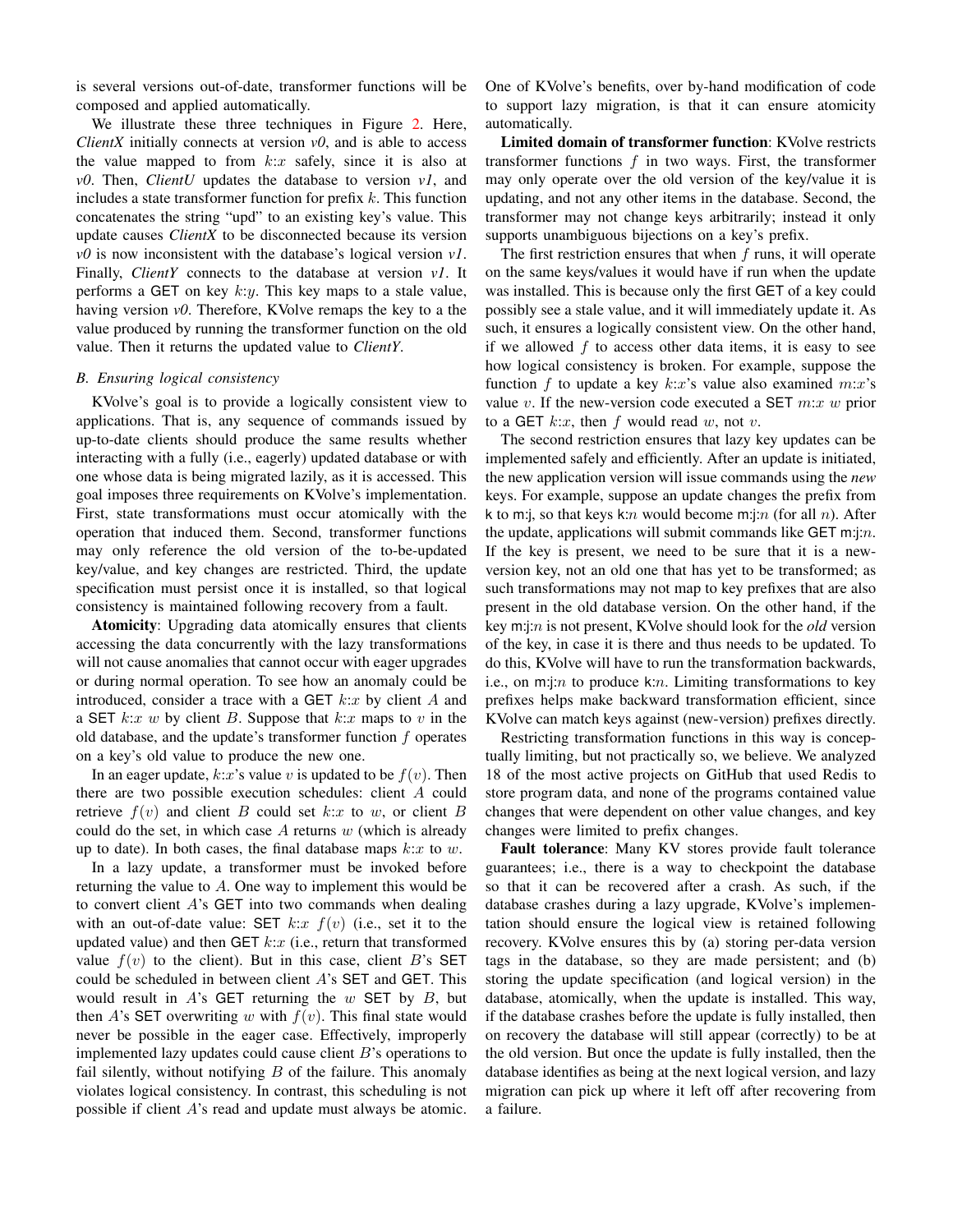<span id="page-4-2"></span>

## Fig. 3: Workflow for Redis and KVolve

#### IV. IMPLEMENTATION

<span id="page-4-0"></span>This section describes our implementation of KVolve as a modular extension to the popular Redis key-value store.

#### <span id="page-4-4"></span>*A. KVolve implementation overview*

KVolve is implemented as a separate library compiled into Redis. It works by preprocessing commands coming in from the client before passing them along to Redis, as depicted in Figure [3.](#page-4-2) In Step 1, the client issues the command, e.g., SET Kx my\_val. In Step 2, kvProcessCmd, KVolve's hook, is called to preprocess the command (the dashed green box is the KVolve library). Once the KVolve preprocessing is complete (which might involve changes to data's contents and version field), control returns to normal Redis. In Step 3, Redis's processCmd function calls the function pointer shown in blue (which depends on the choice of command—here it is procSet because the client requested SET), and this adds the affected object to the database, including any changes to the version field set during KVolve's processing. Finally, in Step 4 Redis responds to the client's request, acknowledging to the client that it successfully executed the SET command.

All of this is sure to be atomic because Redis is singlethreaded: it processes each command it receives in its entirety before moving to the next. Redis provides commands, such as multi, that can be used to execute a group of commands atomically; KVolve's design works in concert with such commands. We also believe that KVolve's basic "interceptor" architecture would work in multi-threaded KV store implementations by employing appropriate synchronization.

## <span id="page-4-1"></span>*B. Describing and installing updates*

An update consists of *transformer functions* that will convert the old version of a key and/or value to the new version. The programmer compiles the transformer functions into a shared object file that she can direct KVolve to install (using a repurposed Redis command). After installation, the shared object and metadata about it are stored persistently in Redis, meaning that the specification is restored in case of a crash.

There are two kinds of updates: key/value updates and key updates (only). As an example of the former, Figure [4](#page-4-3) shows

```
1 void test_fun_updval(char ** key, void ** value, size_t * val_len){
 2 json t
*
root = json loads(
*
value);
 3 json t
*
arr = json get(json get(root, "order" ), "orderItems");
4 // iterate over the {product: ... , price: ... } array entries
5 for(i = 0; i < json_array_size(arr); i++){
6 // Set discountedPrice to (price − 3)
7 // Set fullPrice to price, then delete price
8 }
9
     *
value = json dumps(root); // Set the updated value
10
     *val_len = strlen (*value); // Set the updated val length
11 }
```
#### Fig. 4: Example pseudocode transformer function for JSON

a transformer for the example from Figure [1.](#page-2-1) The old key (a string) and value (binary data) are passed in by reference, and the function will update them to the new versions via these references. In this case, the body of the function uses the Jansson library [\[30\]](#page-10-29) to implement the change to the purchase order example from Figure [1](#page-2-1) described in Section [II-B;](#page-1-2) the last two lines update the value (the key is not changed). Writing this code is a bit tedious. As done in our prior work [\[20\]](#page-10-19), [\[31\]](#page-10-30), [\[32\]](#page-10-31), we could easily implement a domain-specific language to simplify the process.

Along with the transformer functions, an update specification contains a function that is invoked when the shared object is loaded as part of an update. This function consists of a series of calls to install transformer functions. Our example above is installed by the following call:

## kvolve\_upd\_spec("order","order", 0, 1, 1,test\_fun\_updval);

This call indicates that the order prefix doesn't change, from version  $0$  to version 1, while the test\_fun\_updval should be called for each key with the prefix order.

Key prefixes can be changed without requiring a transformer function. For example, in the Amico program described in Section [V-C,](#page-8-0) the keys are renamed from the prefix amico:followers to the prefix amico:followers:default. To describe this update, the initialization function would include the call:

## kvolve\_upd\_spec("amico:followers", "amico:followers:default",1, 2, 0);

where the version numbers are 1 and 2, and the final 0 indicates that there are no functions to manipulate the value.

KVolve will close the connection to all clients using the old version of updated prefix(es). A disconnected client will not be allowed to reconnect until it is upgraded to the new version. Clients not using updated prefix(es) will not be affected. To use KVolve, therefore, processes connecting to KVolve must be coded to support disconnection, upgrade, and restart.

KVolve stores update specifications indefinitely. We find that the transformer functions take up a small amount of space relative to the rest of the data. However, if program updates are very large or very frequent, one could employ a background client or similar thread to force updates to outdated data by GETting them all; once done, all update information could be freed for that version. (This would essentially be a hybrid of the lazy and eager approach.)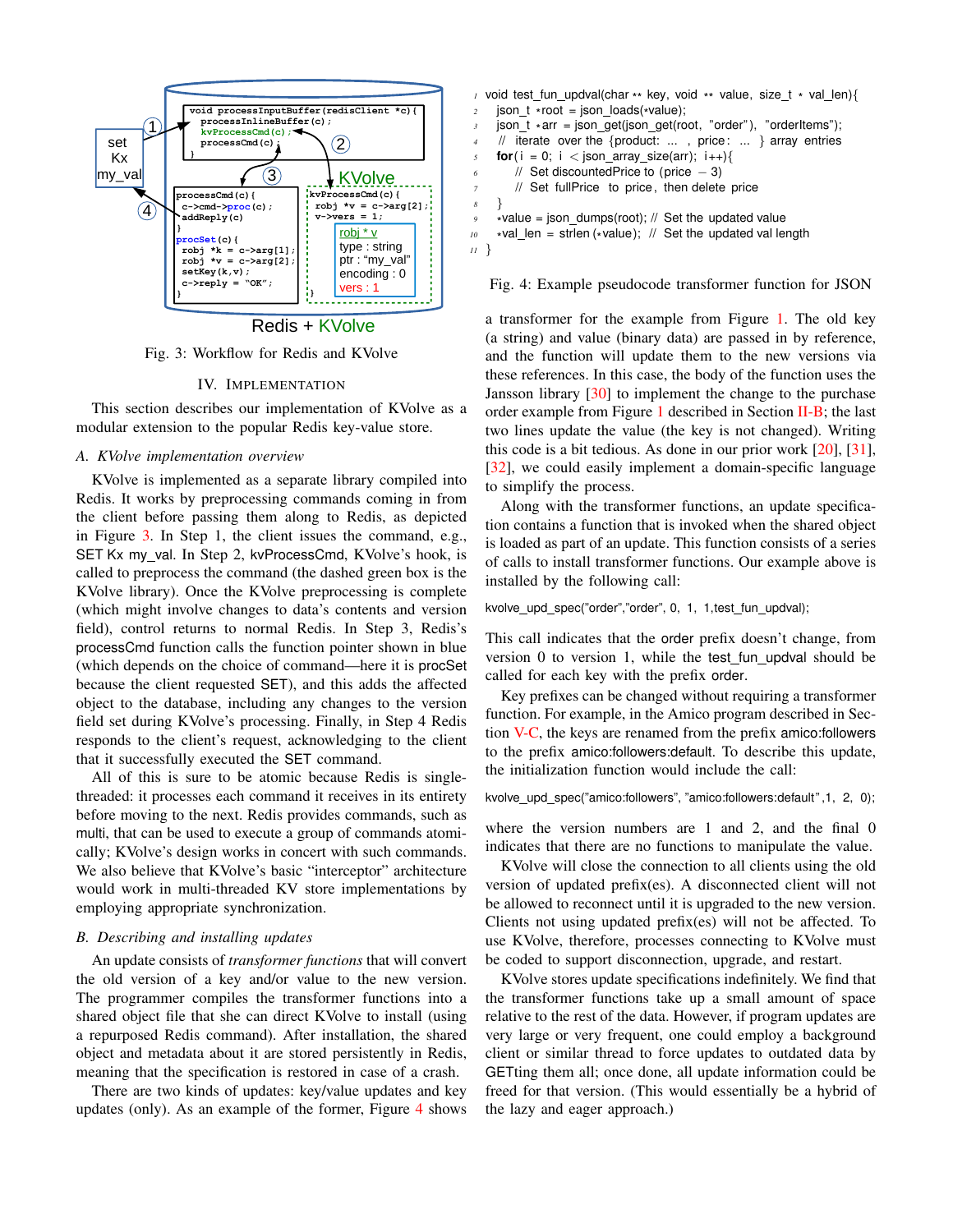## *C. Key lookup*

After an update is installed, the database's logical version is advanced. Because the new version might transform the format of keys, KVolve may need to look up the *old* version of a key specified in an application's GET or SET commands, so that it can update that key (as per Section  $III-B$ ). To support this, we use a *update information hash table* (UIHT). This table maps a key prefix to a record which contains both that same prefix and pointers to records that describe the next and/or previous versions of the prefix. For example, after a key update from foo: to foo:bar:, the table would map prefix foo: to a record  $q$  whose next pointer would be to a record r for foo:bar:, which points back to  $q$ ; the table would also map prefix foo:bar: to  $r$ . As such KVolve can trace through all current and former versions of a prefix for applying updates. The table's records also contain transformation functions for moving forward between versions, and track the IDs of client connections that are using a particular prefix version, so they can be disconnected on an update to it.

After a key update, client queries will use the new key format; e.g., after updating prefix foo: foo:bar:, client commands will refer to keys foo:bar:n. KVolve will first look to see if a key exists under the issued name. If it is not there, an old, nonupdated version of the key may be present. As such, KVolve looks up foo:bar: in the UIHT to see if a record is present that maps to an old prefix. In this case, KVolve will see that prefix foo:bar: points back to prefix foo:, so it reissues the client command with key foo: $n$  instead. If it finds it, it updates the key name to foo:bar: $n$  and returns the value to the client. If no match is found, it will continue to follow backpointers in the UIHT if prior versions should be considered. If none are found, meaning that no key is present, KVolve returns control to Redis without further action.

Looking for keys under previous prefixes adds additional lookups only once (during the update) when the key is present under an old version. However, the case where there is no key present under any prefix version will add unnecessary additional lookups each time the non-present key is queried. An application that frequently queries keys that are not present where there has been a prefix change could negatively impact performance. In previous work [\[32\]](#page-10-31), we experimented with adding a *sentinel value* to mark the key as absent, skipping the step of checking for the key under previous prefixes, thus saving on lookup time but adding a bit extra storage.

## *D. Getting and setting values*

In the simplest case, keys map to string values. We consider this case first. Our implementation currently supports 36 Redis commands and all of the main Redis data structures (string, set, list, hash, sorted set); we discuss containers in the next subsection. We focused on implementing commands that modify data. The majority of Redis' commands that we did not implement do not impact updating the data (e.g. commands related to networking such as the pub/sub functionality or connectivity).

<span id="page-5-0"></span>

Fig. 5: Storing different data types

GET: If the client request involves getting a string, KVolve must first prelookup the existing robj value structure in the database to get the version information. An example of the key-value pair for string types is shown for key1:string\_str in the first column of Figure [5.](#page-5-0) This action retrieves a pointer to the actual object structure that is stored in the database, so any modifications that KVolve makes to this object will be automatically stored in Redis. Note that this requires an additional database lookup by KVolve, on top of the one that Redis will do later when it does its own lookup to handle the client request. However, this is an O(1) operation and does not incur excessive overhead relative to the other operations that KVolve must already perform.

If the version field of the robj (in this example the version is 1 shown in red for key1:string str in Figure  $5$ ) is current for the prefix of the key, or if the key is not present under the current or any former prefix (and therefore no robj exists for the key), then KVolve returns control to Redis and does no further processing. If the version is not current, either in the current prefix or a former prefix, KVolve will update the key and value, as specified. All of the necessary information to perform the update (the transformer functions themselves, and the meta-data about which prefixes and versions the updates apply to) is stored in the update information hash table, and KVolve uses that information to apply the update as follows:

- In the case of a key prefix change, KVolve uses the update information from the hash table to perform the key rename, leaving the value untouched.
- In the case of a value change, KVolve calls any applicable user-supplied functions and applies them to the value, starting from the oldest needed update and working forward to the current version. After all of the transformer functions have been applied, KVolve stores the updated value in the robj (which is a pointer to the actual structure stored in the database) and updates the version string to match the current version by setting the field in the robj.

If both actions (key prefix and value change) are necessary, KVolve will perform both. KVolve then returns control flow to Redis, and when Redis performs its own GET, it will retrieve and return the newly updated key to the client.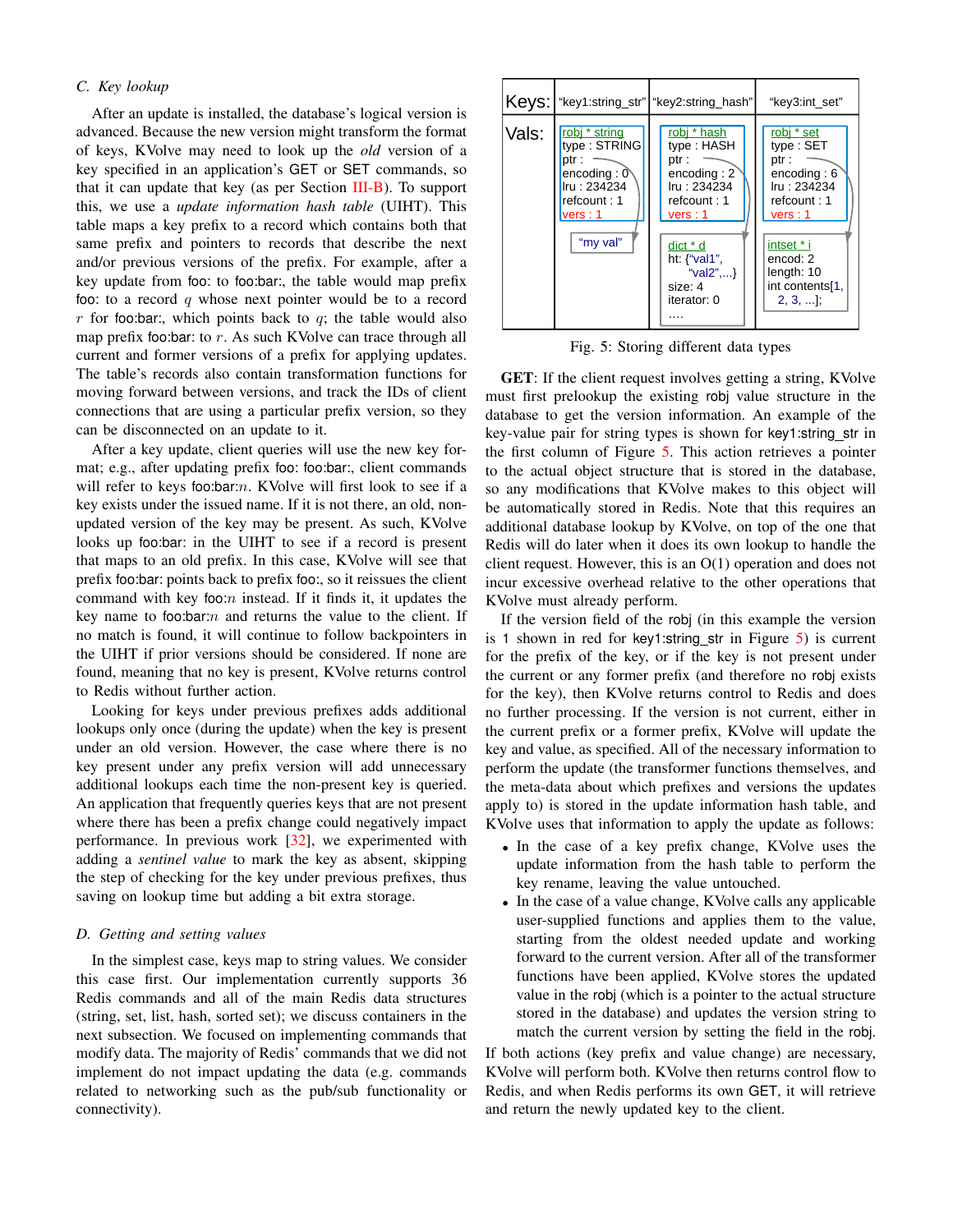SET: If the client request involves setting a string, KVolve first checks to see if the request has any flags that would prevent the value from getting set. These flags, XX or NX, respectively specify to only set the key if it already exists, or only set the key if it does not already exist. If necessary, KVolve does a lookup in the database to determine if the key exists, indicating if the value will be set for the requested key. (As described in Section [IV-A,](#page-4-4) if the prefix changes, KVolve will search for the key under the old prefix to see if it exists.) If the value will not be set due to the flags, KVolve does nothing and returns control to Redis. In this SET command, or any such command where Redis will be adding the robj to the database, Redis deletes the old robj and replaces it with the new one from the client's request. Therefore, all that KVolve must do is set the most current version string in the robj for the prefix of the key. (Remember that there is no need to attempt to update the value in the key, because the client's provided value is guaranteed to be at the up-to-date version.)

If this set occurs after a key prefix change, KVolve must delete the old value for the key to ensure that deprecated key versions are not unnecessarily bloating Redis. For example, in a change to redisfs (presented in Section  $V-B$ ), an old key prefix was named skx:/ but after an update, the new name postfixes DIR such that the key is now named skx:DIR:/. If the user were to set the key skx:DIR:/root before getting (and updating) it, this would leave the old key skx:/root still in the database. Therefore, KVolve must check to see if the existing version under the old key prefix exists, and if it does, delete it. It does this by first checking if the prefix had any previous changes. If not, it does nothing. If so, it checks and deletes the old key if necessary. At this point, KVolve returns control to Redis, and Redis adds the robj structure to the database, which also contains the updated version string to be retrieved later if necessary.

## *E. Sets, hashes, lists, and sorted sets*

The other Redis value data structures are containers of subvalues. The base of Redis containers are all robj structures, and they store the actual data. Figure [5](#page-5-0) shows examples in columns two and three of robjs that contain a hash of strings and a set of integers, respectively. KVolve stores version information in the container, not in the contained values (to avoid more pervasive changes to Redis), so updates to containers happen all at once.

The process for doing a GET or SET on one of the container elements is the same as for the string type described in Section [IV-D,](#page-5-0) except that if an update is necessary then all sub-elements are updated using a Redis-provided iterator.

## V. EXPERIMENTAL RESULTS

<span id="page-6-0"></span>This section considers the performance impact of KVolve, during normal operation and during an update. Our experimental results are summarized as follows:

• Using the standard benchmark that is included with Redis, we found that KVolve adds essentially no overhead during normal operation, and we determined that storing the

version and update information in Redis adds only about a 15% overhead in space.

- We updated the redisfs file system which included renaming some keys and compressing some data stored in keys, and found the operating overhead to be in noise, and the pause time to be close to zero as opposed to 12 seconds for an offline data migration.
- We updated the Amico social network system and found no added overhead, with a pause time of close to zero as opposed to 87 seconds for an offline data migration.

In our experiments, we worked with read loads because they are the worst case, as is this the case where the lazy update takes place. In the write case, the old data is simply replaced by the new data, which is guaranteed to be already up-to-date due to version checking.

All experiments were performed on a computer with 24 processors (Intel(R) Xeon(R) CPU E5-2430 0  $@$  2.20GHz) and 32 GB RAM with GCC 4.4.7 on Red Hat Enterprise Linux Server release 6.5. All tests report the median of 11 trials, and communication was via localhost with <sup>∼</sup>.03 ms latency.

## *A. Steady state overhead*

First we report the steady state overhead for KVolve reported by Redis's included benchmark, *Redis-bench*. Redisbench acts as a client that repeatedly issues commands to Redis. The default settings for Redis-bench are with 50 clients, with 10,000 repetitions of a single operation at a time (only 1) request per round trip), and with a single key (getting or setting a single key multiple times). However, Redis-bench allows many different configurations. For a longer benchmark, we increased the number of operations to 5 million operations and for a more realistic benchmark we performed these operations over 1 million keys, leaving the rest of the default settings alone. We ran this experiment over localhost which had a latency of <sup>∼</sup>.03ms. We chose three types of GET operations (string gets, set pops, and list pops) and three types of SET operations (string sets, set adds, and list pushes), as these were part of the default benchmark operations test suite.

Table [I](#page-7-1) shows the steady state overhead of this experiment. We show unmodified Redis in column 3 for comparison and broke the overhead into separate categories: KVolve with no prefixes to update declared (causing KVolve to return immediately for each key) in column 4, KVolve with a single prefix declared (causing a hash lookup and a version check for each key) in column 5, and KVolve with a previous prefix declared but no previous keys with the old prefix (causing a hash lookup, a version check, and a string concatenation to look for a non-existent previous key) in column 6. Each sub-column of Table [I](#page-7-1) shows the total time for the test, the siqr (Semi-Interquartile Range) to show the variance, and the overhead as a comparison against unmodified Redis. We ran this benchmark many times with various configurations (multiple key prefixes to track, less or fewer keys, less or fewer clients, etc) and found that the overhead varied generally around  $\pm 3\%$ , with no consistent pattern between any of the tests, even repeated tests with the exact same setup. The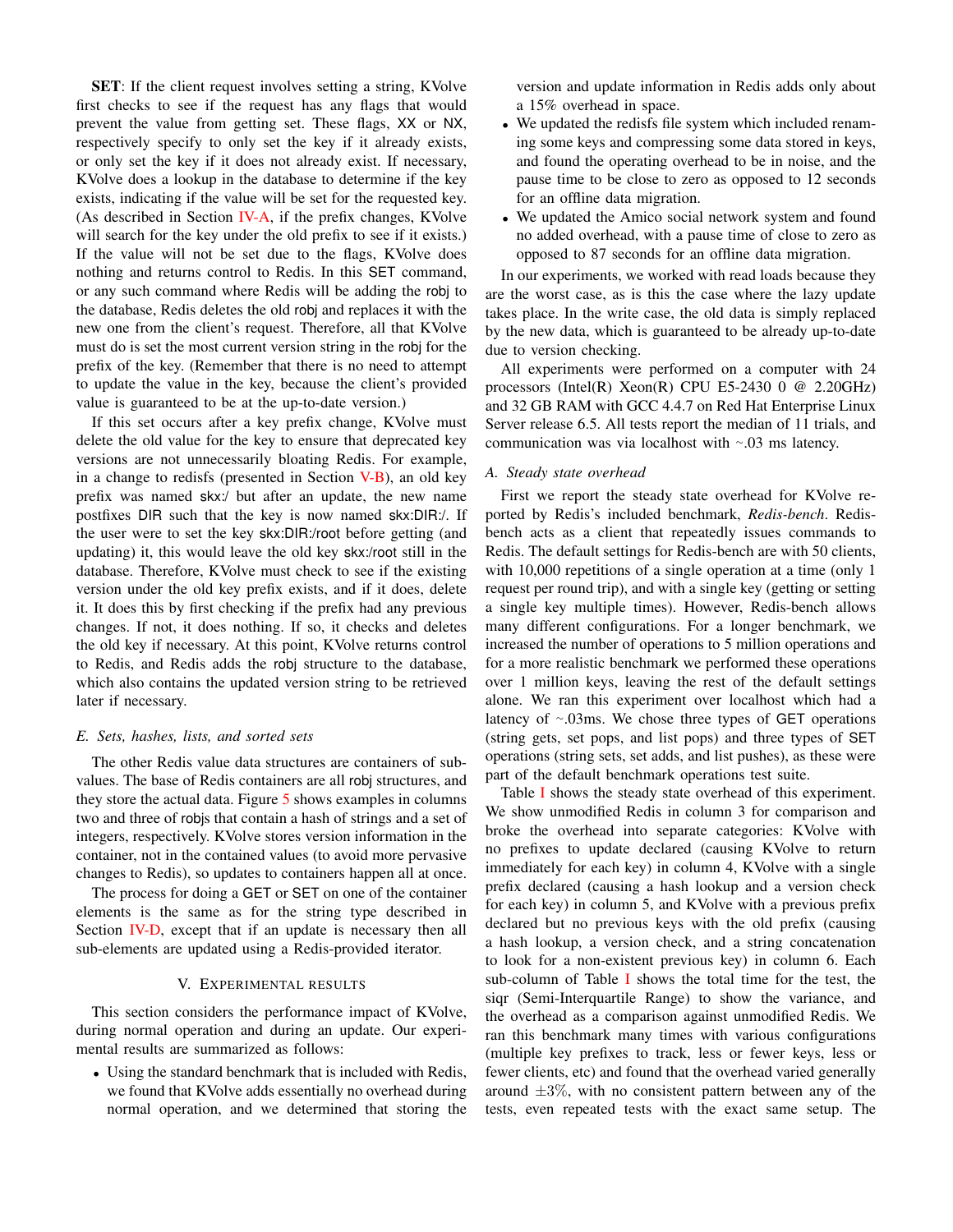<span id="page-7-1"></span>

|              |            | Redis |        | No NS, KVolve |        |           | With NS, KVolve |        |           | &Prev NS, KVolve |        |          |
|--------------|------------|-------|--------|---------------|--------|-----------|-----------------|--------|-----------|------------------|--------|----------|
|              |            | time  | sigr   | time          | sigr   | OН        | time            | sigr   | OН        | time             | sigr   | OН       |
| With single  | String Get | 58.83 | (0.25) | 58.08         | (0.11) | $-0.77\%$ | 58.46           | (0.26) | $-0.12\%$ | 59.51            | (0.85) | $1.67\%$ |
| instructions | String Set | 63.52 | (1.04) | 63.66         | (0.70) | $0.22\%$  | 65.39           | (1.49) | $2.49\%$  | 64.82            | (0.35) | $2.05\%$ |
|              | List Pop   | 58.47 | (0.41) | 58.93         | (0.68) | $0.79\%$  | 58.71           | (0.15) | $0.41\%$  | 59.34            | (0.47) | $1.49\%$ |
|              | List Push  | 59.49 | (0.66) | 59.55         | (0.56) | $0.10\%$  | 60.02           | (0.74) | $0.89\%$  | 60.87            | (0.94) | $2.32\%$ |
| With 10      | String Get | 9.73  | (0.30) | 9.75          | (0.27) | $0.21\%$  | 9.96            | (0.25) | $2.36\%$  | 9.93             | (0.20) | $2.06\%$ |
| pipelined    | String Set | 13.77 | (0.26) | 14.56         | (0.18) | $5.74\%$  | 14.56           | (0.32) | 5.74%     | 14.48            | (0.33) | $5.16\%$ |
| instructions | List Pop   | 9.60  | (0.32) | 9.71          | (0.25) | $1.15\%$  | 9.55            | (0.43) | $-0.52\%$ | 9.63             | (0.27) | $0.31\%$ |
|              | List Push  | 14.22 | (0.39) | 14.38         | (0.25) | $1.13\%$  | 14.40           | (0.41) | $1.27\%$  | 14.48            | (0.36) | $1.83\%$ |

TABLE I: Redis-bench for Redis vs KVolve (times in seconds, median of 11 trials)

TABLE II: Max resident set size (RSS)

<span id="page-7-2"></span>

| Program                               | <b>Max RSS</b> |
|---------------------------------------|----------------|
| Redis, empty                          | 7.7MB          |
| Redis, 1M 10-byte values              | 112.1MB        |
| KVolve, empty                         | 7.7MB          |
| KVolve, 5 prefixes, 1M 10-byte values | 128.6MB        |

numbers presented in the table show some negative and some positive overhead, reflecting this variation. Notice that the siqr numbers show that the variance is relatively high, as high as 1.49s for setting strings with KVolve and a prefix, shown in the fourth row of the fifth column.

The bottom half of Table [I](#page-7-1) shows a modification of the original overhead experiment, using a pipeline to feed 10 instructions into each round trip to Redis-bench over localhost. This reduced the I/O overhead, putting more emphasis on KVolve operations. We found that these numbers showed a bit more overhead, and allowed us to bound the overhead at 5.74% for 10 subsequent pipelined instructions. This test demonstrated that although there is some overhead added by KVolve, for the non-pipelined version and most commonlyused scenario (Table [I\)](#page-7-1), the overhead is mostly buried in I/O and very low overall. (In our test programs, described next, Amico pipelined at most 3 instructions per round trip, and redisfs did not use pipelineing.)

In addition to time overhead, KVolve incurs some additional memory overhead due to tracking the version information. Table  $II$  shows the maximum resident set size as reported by *ps*. Empty, Redis and KVolve take up about the same amount of size in memory. With 1 million keys each mapping to 10 byte values and with 5 separate prefixes declared, KVolve takes up about 16.5MB (∼15%) more memory than unmodified Redis. This includes the extra version field (4 bytes) on each value structure, the amount of space it takes to store the version lookup information and hash table, and any extra padding that may be automatically added to the additional structures.

#### <span id="page-7-0"></span>*B. Redisfs*

Redisfs [\[33\]](#page-10-32) uses Redis as the backend to the FUSE [\[34\]](#page-10-33) file system. The inode information, directory information, and all file system data are stored in Redis. On startup, FUSE mounts a directory with Redis as the backend, and a user can perform all of the normal operations of a file system, with the data silently being stored in Redis. Redisfs has 8 releases, <sup>∼</sup>2.2K lines of C code each. In redisfs.5, released March 4th, 2011, file data is stored in a Redis as a binary

<span id="page-7-3"></span>

Fig. 6: Lazy vs. eager updates for RedisFS

string with no compression, and the directory keys have the format skx:/path/todir. In redisfs.7, released March 11th, 2011, file data is compressed using zlib, and directory keys have the format skx:DIR:/path/todir. (Note that redisfs.6 contained an error and was retracted, so we use versions .5 and .7.) This change makes it impossible to view the directories or any of the files using redisfs.7 for any files created using redisfs.5.

In all versions, the inode data is stored across 12 Redis keys including meta information such as modification time and file size. All file system information is represented in redisfs with four prefixes: the skx:/ prefix for directories (which is updated to skx:DIR/ in redisfs.7), the skx:NODE prefix for inodes (some of which is updated to add compression in redisfs.7), skx:PATH for paths to directories, and skx:GLOBAL to track internal structure; the last two are not updated. To make redisfs compatible with KVolve, we added only 6 lines of code in both versions which consisted of an additional call to Redis on start-up to declare that we would be using those 4 prefixes at either version .5 or .7, along with a few additional lines of error handling.

We performed an update from redisfs.5 to redisfs.7, both by migrating the keys offline (referred to as the Eager version), and with KVolve to automatically rename the directory keys as they are accessed and to add compression to the files as they are accessed. In addition to updating redisfs with KVolve, we also used Kitsune [\[20\]](#page-10-19), whole-program update software for C, to allow us to also dynamically update redisfs along with the data so that the users experience no downtime; the switchover from .5 to .7 is completely seamless. Normally, killing redisfs.5 and restarting at redisfs.7 also causes the mount point to be unmounted then remounted (causing the user to have to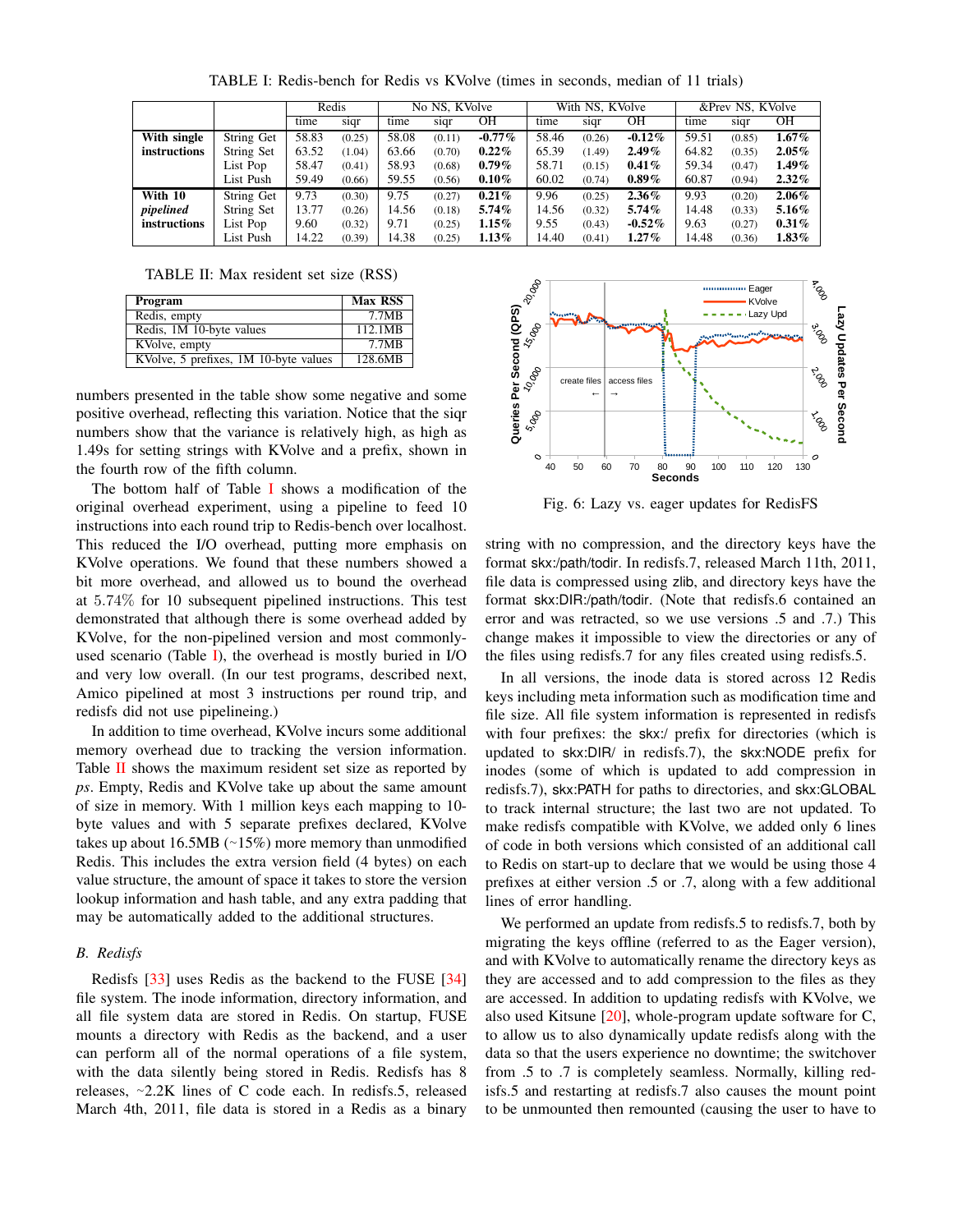switch back into the mounted directory after remount), but with Kitsune, the mount point is not disrupted during the switchover. We used the file system benchmark PostMark [\[35\]](#page-10-34) to generate a workload for redisfs, creating an initial 10,000 files ranging from 4-1024 bytes in 250 subdirectories plus the root directory, for a total of 251 directories. We ran PostMark outside the root directory mount point, accessing the files via full path name to avoid having to change directories due to the restart for the Eager (non-KVolve/Kitsune) version.

Figure [6](#page-7-3) shows the results of the redisfs experiment. After about 60 seconds, PostMark switched from creating the new files to reading from or appending to existing files. As shown on the *left* y-axis, both KVolve and the Eager version had a very similar average Queries Per Seconds (QPS), displayed by the solid and finely dashed lines. At 80 seconds, we killed redisfs.5. For KVolve, we used Kitsune to dynamically update to redisfs.7 without pause, maintaining the mount point so that the benchmark never lost access to the files or the directory structure, and KVolve continued to process queries throughout the update. For the Eager version, we halted all traffic to Redis and migrated the data, performing the renames and compression as necessary. In this update, not all of the keys needed to be updated, only the 251 directory keys that needed to be renamed and the 10,000 data keys that needed to be compressed. However, the database contained 123,002 total keys, and the to-be-updated keys were searched for in the database, adding to the pause time. This offline update process took about 12 seconds, as shown in Table [III.](#page-9-0)

In addition to showing the QPS lines, the green widelydashed line in Figure [6](#page-7-3) shows the number of lazy updates per second for KVolve, corresponding to the *right* y-axis. Immediately after the update, this number burst to  $\sim$ 3K keys per second, and quickly trailed off as keys were lazily updated. KVolve renamed the 251 directory keys, updated the version on all 112,752 keys in the skx:INODE prefix, and compressed the data for the 10K keys in that prefix that contained file data.

Overall the impact on the update experienced by redisfs was minimal, as the QPS dipped only slightly right after the update before it quickly returned to full speed around the 120 second mark of the experiment. After the update, the overall QPS was slower for both KVolve and redisfs because the files must be compressed and decompressed as they were accessed.

## <span id="page-8-0"></span>*C. Amico*

Amico [\[36\]](#page-10-35) maps relationships in the style of a social network, defining a set of users and the relationships between them. Amico provides an API that allows queries over a data set of users: a user may be following or be followed by any number of other users. Amico is backed by Redis, has 10 versions created between 2012-2013, and is written in <sup>∼</sup>200 lines of Ruby code. Amico version 1.2.0, released Feb 22, 2012, stores these relationships in 5 different types of Redis keys with the following prefixes: amico:followers, amico:following, amico:blocked, amico:reciprocated, and amico:pending. In version 2.0.0, released Feb 28, 2012 (the next consecutive version after 1.2.0), the developers added the concept of a

<span id="page-8-1"></span>

"scope" so that there could be different graphs stored in Redis with prefixes to keep them separate, such as "school" network and a "home" network. The default name for the scope is "default", such that all of the keys are prefixed with amico:followers:default for example. This change makes databases created with Amico 1.2.0 incompatible with Amico 2.0.0. To make Amico work with KVolve, we only changed the same 4 lines of code in each version to declare the prefixes right after Amico connects to Redis.

For this experiment, we used the LiveJournal data set from the SNAP [\[37\]](#page-10-36) library. The LiveJournal data set has 4,847,571 nodes and 68,993,773 directed edges defined by ordered node id numbers *A follows B* such as 186032 2345471, which we shuffled into two separate files for reading in a random order. To create a workload, we started two programs with calls to Amico 1.2.0: one program to read from the first random file and add nodes to the Amico network, and one program to read from the second random file and perform queries over nodes in the network such as querying if USER A followed USER B or querying the number of followers of USER A. After letting the programs run for 900 seconds (15 minutes), the Redis database was filed with 792,711 keys containing nodes and edge data.

At the 900 second mark, as shown in Figure [7,](#page-8-1) we stopped both of the Amico 1.2.0 programs. For the Eager case (finely dashed line), we then updated all 792,711 keys, renaming them to have the default scope prefix in all of the key names. This migration took ∼87 seconds as shown in Table [III.](#page-9-0) In addition to the pause, the Eager case shows a continued disruption until around the 1,000 second mark. After the migration was complete, we started the same writer/reader programs, this time using Amico 2.0.0. For the KVolve case (solid line), we immediately started the two Amico 2.0.0 programs after the update so that the keys could be lazily migrated. Right at the update point, there is a <sup>∼</sup>2K drop in the QPS (*left* yaxis), before a brief spike and a return to the original rate. The widely-dashed green line corresponds to the *right* y-axis and shows the number of lazy updates that take place each second. Because this is a very large data set, many of the keys are not accessed immediately, taking full advantage of laziness. Although the lazy updates continue at a rate of about 500 per second at the 1,100 second mark, this does not significantly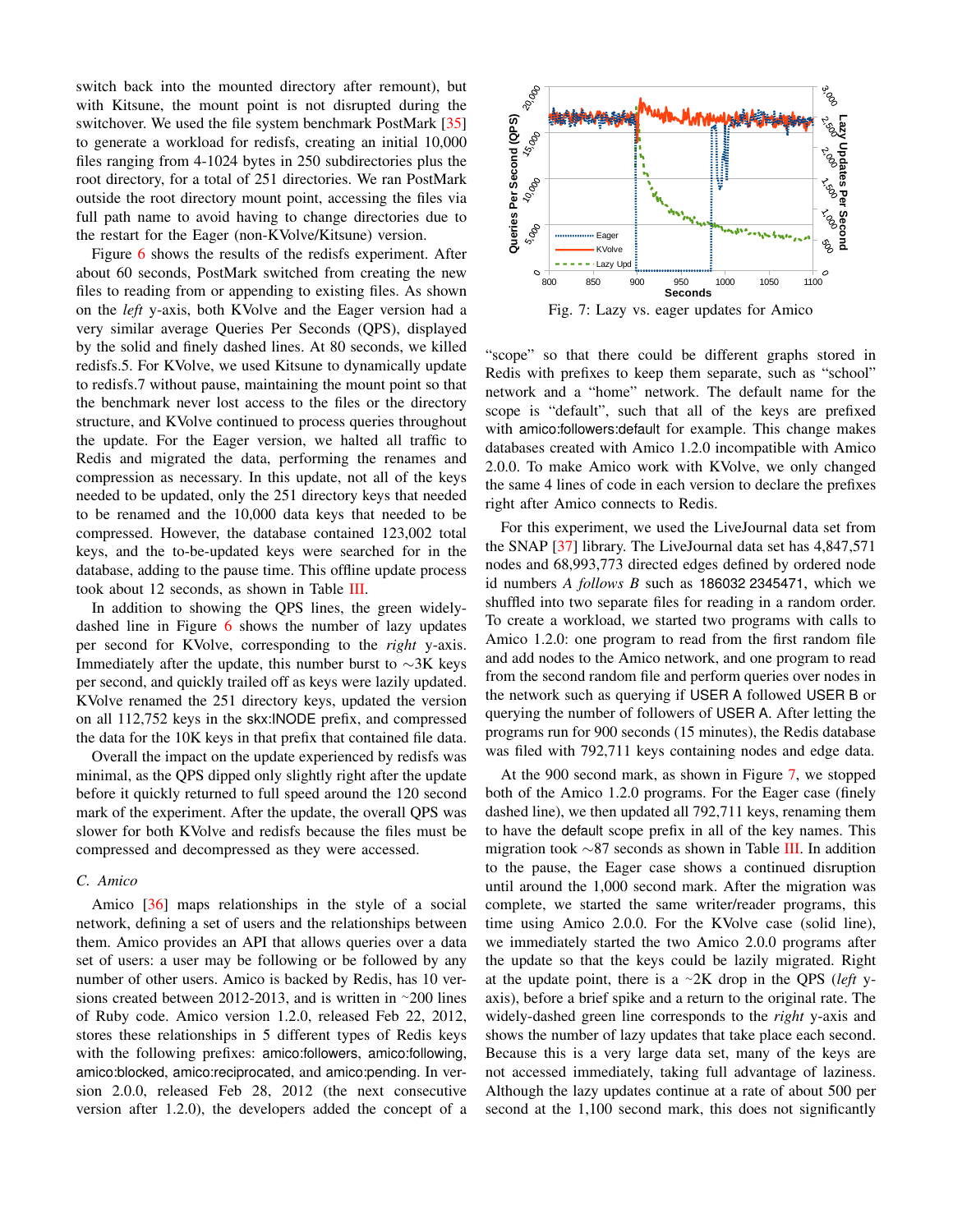TABLE III: Offline update pause times

<span id="page-9-0"></span>

|         | Pause (s) | <b>Update Events</b>                                                      |
|---------|-----------|---------------------------------------------------------------------------|
| Amico   | 87s       | 792,711 : rename                                                          |
| redisfs | 12s       | $10,000$ : compress, $251$ : rename<br>$(123,002$ total keys in database) |

impact overall queries per second, as shown by the solid line maintaining a similar QPS before and after the update.

## VI. RELATED WORK

In the realm of relational databases, the evolution of an application's schema is characterized by the changes to the CREATE TABLE statements used to instantiate the schema in subsequent versions of the application. In practice, complex schema changes often require taking the application offline or locking the database tables, such as the update to Wikipedia that held a write lock for 22 hours [\[16\]](#page-10-15). Prior research has proposed supporting non-blocking schema changes by accepting out of date copies of database objects [\[38\]](#page-10-37) or by implementing changes on-the-fly using triggers [\[39\]](#page-10-38) or log redo [\[40\]](#page-10-39). Additionally, several professional tools can perform ALTER TABLE operations in a non-blocking manner [\[41\]](#page-10-40), [\[42\]](#page-10-41), [\[43\]](#page-10-42), [\[44\]](#page-10-43), [\[45\]](#page-10-44). Because these tools focus only on the database, the changes implemented must be backward compatible to avoid breaking the application logic. To avoid this limitation, the Imago system [\[46\]](#page-10-45) proposed installing the new version in a parallel universe, with dedicated application servers and databases, which allowed it to perform an end-toend upgrade atomically. This can be achieved in practice by deploying parallel AppEngine [\[24\]](#page-10-23) applications, at multiple versions. However, this approach duplicates resources and exposes the new version to the live workload only after the data migration was completed.

In contrast, the F1 database from Google implemented an asynchronous protocol [\[11\]](#page-10-10) for adding and removing tables, columns and indexes, which allows the servers in a distributed database system to access and update all the data during a schema change and to transition to the new schema at different times. This is achieved by having stateless database servers with temporal schema leases, by identifying which schema-change operations may cause inconsistencies, and by breaking these into a sequence of schema changes that preserve database consistency as long as servers are no more than one schema version behind. Google's Spanner distributed key-value store [\[47\]](#page-10-46) (which provides F1's backend) supports changes to key formats and values by registering schemachange transactions at a specific time in the future and by utilizing globally synchronized clocks to coordinate reads and writes with these transactions. These systems do not address changes to the format of Protobufs stored in the F1 columns or Spanner values [\[12\]](#page-10-11) or inconsistencies that may be caused by interactions with (stateful) clients using different schemas [\[48\]](#page-10-47).

Schema evolution in NoSQL databases is less well understood, as these databases do not provide a data definition language for specifying the schema. However, many applications attach meaning to the format of the keys and values stored in the database, and these formats may evolve over time. In particular, the values often correspond to data structures serialized using JSON [\[10\]](#page-10-9) or a binary format like Thrift [\[8\]](#page-10-7), Protobufs [\[7\]](#page-10-6), or Avro [\[9\]](#page-10-8). The latter formats have schema-aware parsers, which include some support for schema changes, e.g. by skipping unknown fields or by attempting to translate data from the writer schema into the reader schema [\[13\]](#page-10-12). However, orchestrating the actual changes to the data and the application logic is entirely up to the programmer.

One approach to defining schema changes defines a declarative schema evolution language for NoSQL databases [\[49\]](#page-10-48). This language allows specifying more comprehensive schema changes and enables the automatic generation of database queries for migrating eagerly to the new schema. (While the paper also mentions the possibility of performing the migration in a lazy manner, which is needed for avoiding downtime, design and implementation details are not provided.) Other approaches use a domain-specific language (DSL) for describing data schema migrations for Python [\[31\]](#page-10-30) and for Haskell datatypes [\[50\]](#page-10-49). Many other approaches [\[51\]](#page-10-50), [\[52\]](#page-10-51), [\[53\]](#page-10-52), [\[54\]](#page-10-53) have focused on the problem of synthesizing the transformation code to migrate from one schema version to the next, and the transformation is then typically applied offline, rather than incrementally online. In this paper, we focus on how to apply a transformation without halting service rather than synthesizing the transformation code.

In practice, developers are often advised to handle all the necessary schema changes in custom code, added to the application logic that may modify the data in the database [\[12\]](#page-10-11), [\[17\]](#page-10-16), [\[18\]](#page-10-17), [\[19\]](#page-10-18). This approach burdens programmers with complex code that mixes application and schema-maintenance logic and does not provide a mechanism for reasoning about the correctness of schema changes performed concurrently with the live workload.

Our work is also related to the body of research on dynamic software updates  $[20]$ ,  $[23]$ ,  $[21]$ ,  $[22]$ , which aim to modify a running program on-the-fly, without causing downtime. However, with the exception of a position paper [\[55\]](#page-10-54), these approaches focus on changes to code and data structures loaded in memory, rather than changes to the formats of persistent data stored in a database.

## VII. CONCLUSIONS AND FUTURE WORK

This paper has presented KVolve, a general approach to evolving a NoSQL database without downtime. KVolve adapts Redis to migrate data as it is accessed, reducing downtime that would otherwise result during a data upgrade, and minimizing required changes to applications. We find that KVolve imposes essentially no overhead when not performing an update, and minimal overhead when performing an update.

In the future, we would like to expand KVolve to work with Redis Cluster, a distributed implementation of Redis. We also would like to add direct support for programmer-specified, backward-compatible updates, which would support continued operation without restarting clients. Finally, we would like to streamline writing the transformation function with a DSL, simplifying the update planning process.